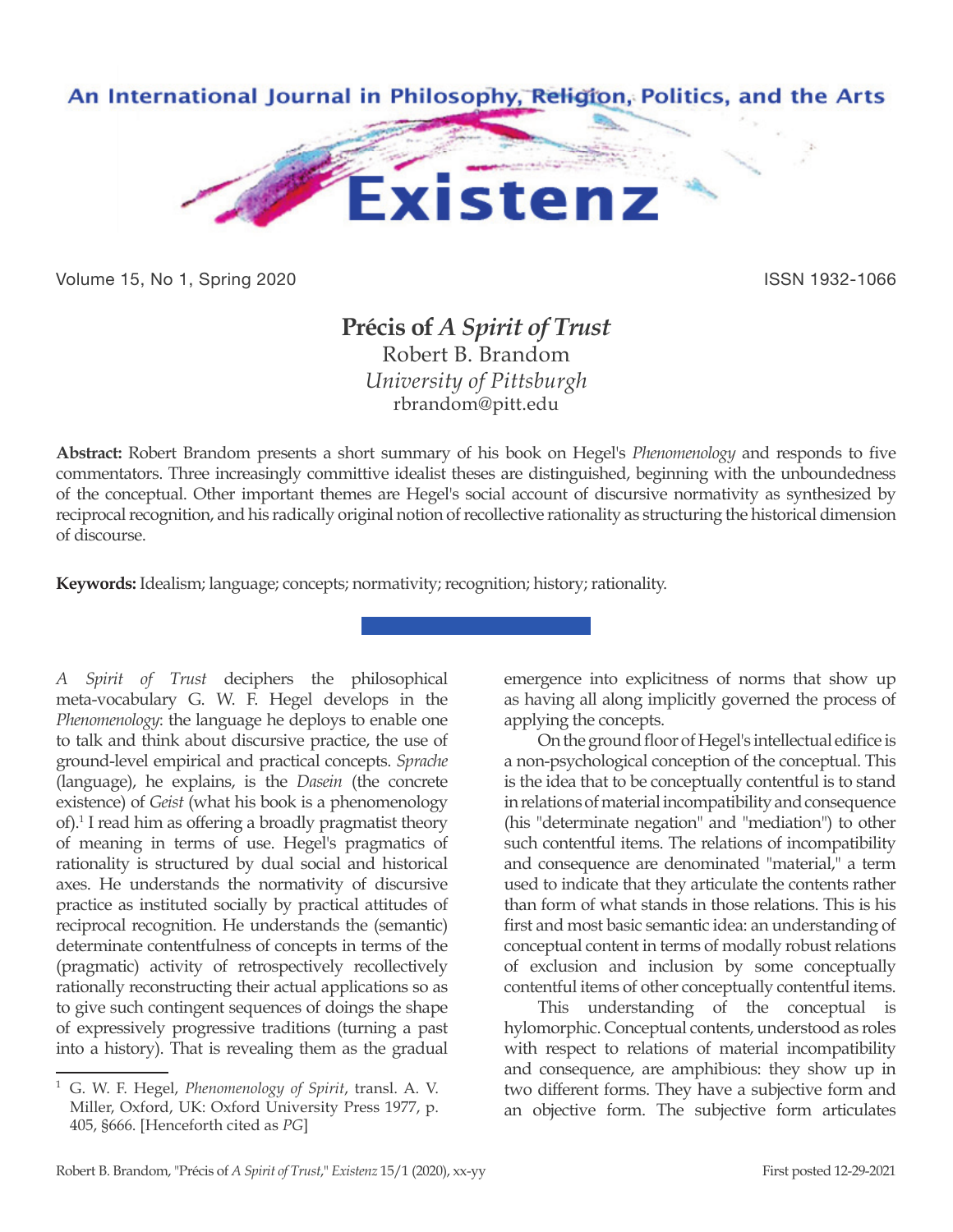what things are or can be for consciousness, and the objective form articulates what things are or can be in themselves. The second is the form of empirical reality; the first is the form in which that empirical reality appears to knowing subjects. On the side of thought, these are deontic normative constraints: a subject ought not to have incompatible empirical and practical commitments and ought to acknowledge the consequences of one's commitments. On the side of being, these are alethic modal constraints: one object cannot have incompatible properties and necessarily has the properties that follow from its other properties.

Subjective and objective form are related as the two poles of the intentional nexus: what can be known and one's attempted knowing of it, noumena and phenomena. Subjectivity and objectivity are both conceptually articulated, and the same conceptual content can show up both in the subjective normative form of thoughts and in the objective modal form of states of affairs. Genuine knowledge occurs when one and the same content shows up in both different forms: the subjective form of thought and the objective form of fact. I call this view "bimodal hylomorphic conceptual realism."2

Conceptual contents of the two forms stand in a broadly representational relation to one another, as subjective "representings" of reality (that is, thoughts) and the objective realities being represented. Hegel's second semantic idea is this consequence of the hylomorphic development of the first: the two forms of conceptual content stand to one another in representational relations. These two dimensions of semantic contentfulness, the conceptual and the representational, can be thought of as Hegelian versions of the Fregean metaconcepts of "sense" and "reference" (*Sinn* and *Bedeutung*): of thoughts and what thoughts are about, what can be expressed and what can be represented.

Hegel's semantic explanatory strategy is to explain the second, representational dimension of conceptual contentfulness in terms of the first, namely, the expressive dimension. What it is to represent something is to be understood in terms of relations among conceptual contents. The idea of a noumenal reality is to be explained in terms of how phenomenal appearances point beyond themselves, in virtue of

their relations to one another. (This, too, is a sense in which his book counts as a "phenomenology.") The semantic relations between these two forms of conceptual content are understood in the pragmatic context of processes and practices of intentional action. Hegel writes: "Reason is *purposive activity*" (*PG* 12, §22). When regarded prospectively, practical agency is the experience of coping with cognitive error and practical failure. When regarded retrospectively, practical agency is reconstructed by the exercise of recollective rationality as the actualization and determination of a governing intention, which in my reading both provides standards for assessments of correctness and success (on the deontic normative side of the knowing subject) and to which the process is subjunctively sensitive (on the alethic modal side of the known object).

Hegel explains the representational semantic dimension of conceptual content (relations between thought and things, phenomena and noumena, appearance and reality) in terms of this essentially temporally biperspectival pragmatics of rational agency. The historical process by which conceptual contents are determined (prospectively made and retrospectively found) exhibits the structure of co-ordinate, reciprocal authority and responsibility characteristic of the institution of normative statuses by mutual recognitive attitudes among community members. It is a social, recognitive process. The normative pragmatics explains the interrelations among the inferential, social, and historical holisms characteristic of Hegel's semantics.

Recollective rationality is also the key both to understanding the history of *Geist*—that is, all of human beings' norm-governed practices and performances, and the statuses, selves, and institutions they produce and are produced by—and to envisaging its next development. For Hegel the turning point of history so far has been the gradual, still incomplete transition from traditional to modern forms of life. This was a shift in the practical metaphysics of normativity from a form of life that is structured by the status-dependence of normative attitudes to one structured by the attitudedependence of normative statuses. The mistake characteristic of the first is fetishism: mistaking what are in fact the products of human beings' activities for objective features of the world. Modernity is the advent of a distinctive kind of normative self-consciousness of one's role in instituting norms. The pathology characteristic of modernity is alienation from the norms that make humans what they are: failure to understand norms practically as rationally constraining. When

<sup>2</sup> Robert B. Brandom, *A Spirit of Trust: A Reading of Hegel's Phenomenology*, Cambridge, MA: Harvard University Press 2019, p. 84. [Henceforth cited as *ST*]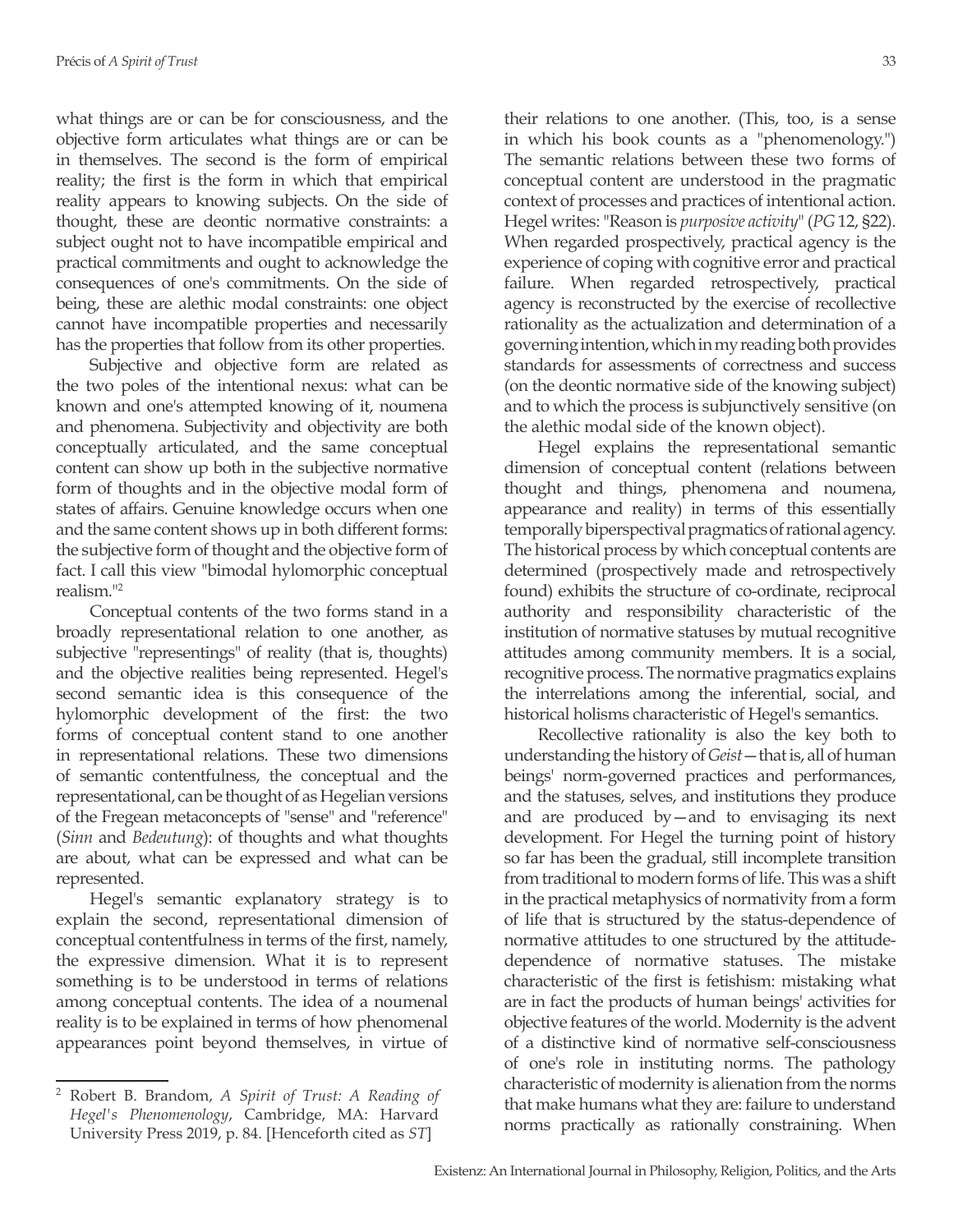recognition takes the form of retrospective rational reconstructive recollection, the insights gained from traditional practical and modern theoretical normative self-consciousness will be reconciled and their failures will be overcome. Hegel opens up the intoxicating prospect that humanity will move decisively beyond both the traditional and the modern normative structures of subordination and obedience to genuine self-conscious freedom. In the envisaged post-modern phase, agents recognize each other as each confessing their failure fully to adhere to the norms, and trust each other to forgive that failure recollectively. In this new form of agency and community, all take responsibility for fulfilling the obligations of each, and the sense in which every act is the act of one individual is complemented by a sense in which every act is the act of everyone. This is *Geist* structured by trust.

#### **Comments on Mark Alznauer: "Hegel, Brandom, and Semantic Descent"**

This thoughtful essay is very welcome—I could not ask for a better introduction to and framing of our extended discussion.<sup>3</sup>

I particularly admire the opening paragraphs making the Mark Twain analogy. They show that Alznauer appreciates some of the formal aspirations of *A Spirit of Trust* as it does something different to Hegel's text than others have sought to do. It is indeed a *de re* reading, as I use that term in the opening chapters of *Tales of the Mighty Dead*. But recollecting Hegel's book as a contribution to a contemporary discussion about discursive practice and conceptual content is a substantial artistic undertaking of a quite distinctive kind. It is intended as a contribution to a peculiar literary genre whose closest antecedents might be in Martin Heidegger. As we shall see, in his wonderful essay, Andrew Cutrofello uses William Wordsworth as the basis for initial reflections on what I am trying to do with Hegel here. I hope others will take up from different perspectives the task of understanding the distinctive sort of hermeneutic project the book pursues.

Alznauer has picked out the big idea that distinguishes my reading of Hegel from prior ones: the identification of the topic, the set of concerns that motivate Hegel's (meta)conceptual innovations. The key to understanding what thematically distinguishes my approach is indeed what I call the "strategy of semantic descent" (*ST* 4-8). This is reading the *Phenomenology* as principally aimed at understanding the semantics and pragmatics of ground-level empirical and practical concepts. One excuse for my lack of engagement with the massive extant secondary literature is that on my story what Hegel is doing, the very topic he is addressing, is understood so differently that it is hard so much as to make contact with previous readings.

On my view, traditional Hegel scholarship has gone radically wrong at least in overlooking one of his principal organizing themes. How could such a thing happen? He left no first-rate students mainly interested in the logic and metaphysics (the core that I read in terms of a pragmatist semantics). For wholly understandable reasons, what they cared about was his social, and especially, political theory. Hegel was eclipsed in the middle years of the nineteenth century, by a neo-Kantianism preaching "back to Kant" precisely against what his successors had made of him—a neo-Kantianism that at once completely misunderstood Hegel and (a fact that stands at least partly as proof of the previous contention) re-inventing some of his most central claims as they followed some parallel paths in reading Kant. Here I mean the emphasis on normativity, a socially naturalized, historicized reading of discursive norms and the contents of the concepts they articulate, and an emphasis on the context of social practices that institute conceptual contents by using the concepts in question, applying them in concrete circumstances.

And in the brief compass allowed to him in this forum, Alznauer has offered the outlines of a genealogy of my reading. It is concise, telling, and cuts at important metaconceptual joints, each of which introduces a theme that plays an important role in my story:

- Kuno Fischer emphasizes how Hegel's own version of pure concepts is recognizably a successor-notion to Kant's categories. It is perhaps not surprising that the founder of the late nineteenth century German neo-Kantian revival—coiner of the phrase "*Zurück zu Kant!*" and incidentally, Gottlob Frege's teacher should accentuate this important commonality.
- F. H. Bradley sees Hegel as teaching a semantic holist lesson. He thinks of holism as a metaphysical rather than a semantic issue. The rule relating these two renderings of holism is described by Willard van Orman Quine: "Meaning is what essence becomes when it is divorced from the object of reference and

<sup>3</sup> Mark V. Alznauer, "Hegel, Brandom, and Semantic Descent: Comments on *A Spirit of Trust* by Robert B. Brandom (Harvard, 2019)," *Existenz* 15/1 (Spring 2020), 42-45.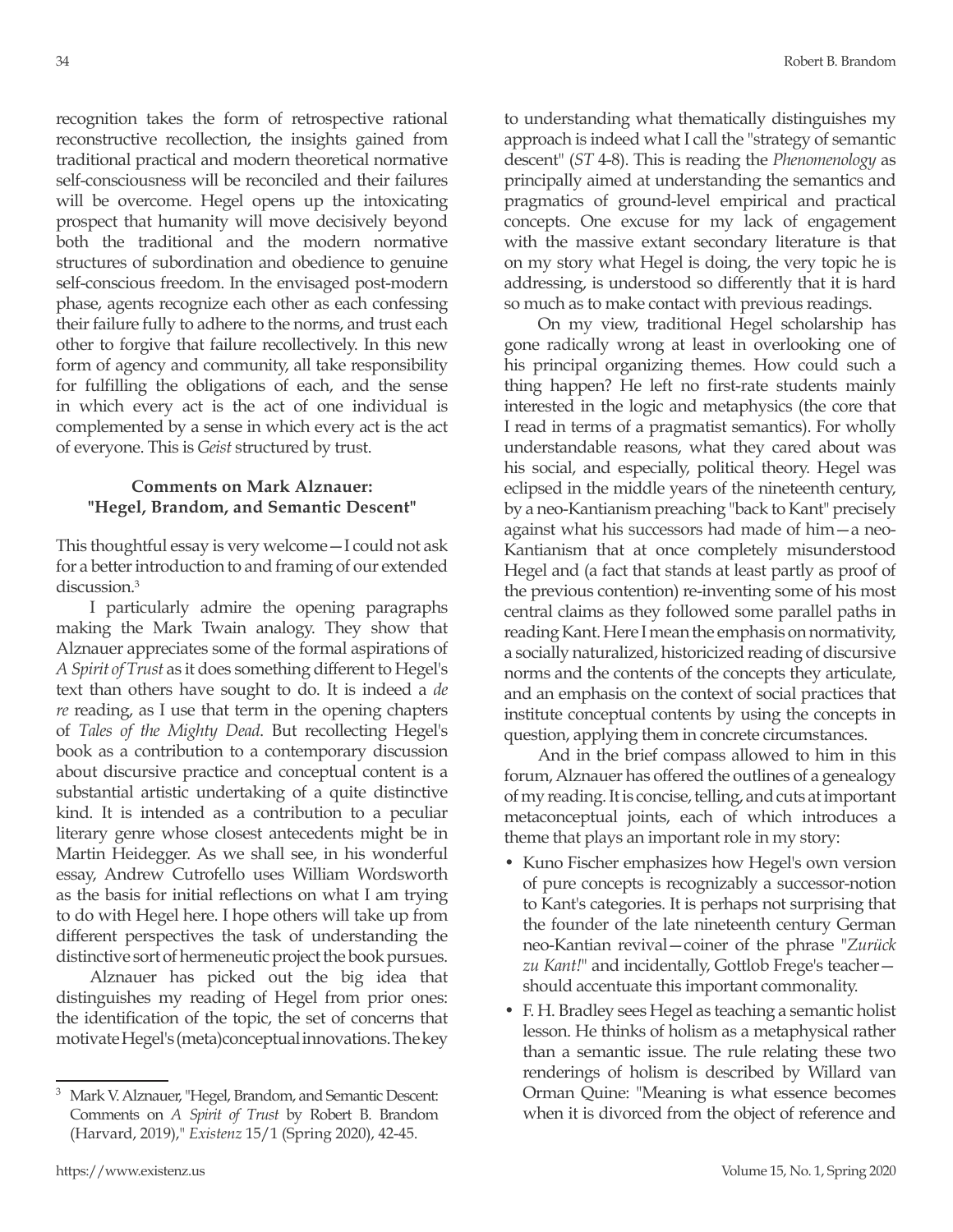wedded to the word."<sup>4</sup> Hegel views semantics and metaphysics as two sides of one coin, and in the book I am much concerned to fill in the details of their relationship, as he gives us the clues to reconstruct it.

• John Findlay (incidentally, one of my undergraduate teachers at Yale) offers a broadly metalinguistic account of the function of Hegel's philosophical or speculative concepts, relative to the ground-level ones.

On each of these points there are also crucial differences between the significance these Hegel- readers attach to them and how I read Hegel as developing them.

- Fischer does not understand Kant's categories, as I do, namely, as pragmatic metaconcepts. I take Kant to have discovered that in addition to the concepts one uses to describe and explain ordinary empirical goings-on there are also concepts whose distinctive expressive role it is to make explicit structural features of the framework of practices, what one must be able to do, in order to describe and explain anything.
- Bradley thinks the holist lesson is a skeptical one that it shows the radical defectiveness of one's ordinary engagements with things.
- Findlay is closest to my reading. Inspired by ordinarylanguage philosophy, and perhaps recoiling from Bradley, what he does not do is read Hegel's lessons back into the understanding of groundlevel concepts. He does not use those lessons to address the conceptual difficulties one can encounter when attempting to understand ground-level contents: issues that have become clear through the engagement of analytic philosophy of language and mind with this topic over the past 140 years. Rather, Findlay sees Hegel's story as a license to ignore these concerns. My aim is precisely to articulate Hegel's contribution to this conversation.

## **Comments on Andrew Cutrofello: "'Was it for this?' Brandom, Hegel, Wordsworth, Žižek, and the Terror"**

Andrew Cutrofello's essay is a beautifully written, intricately conceived tour de force. He masterfully interweaves learned and thoughtful accounts of the contemporaries Hegel and Wordsworth on the French Revolution, examines comparisons and contrasts

between their paired massive *Bildungsromane*, the *Phenomenology* and the *Prelude*, and, astonishingly, builds out of these materials a judicious assessment of the relations between Žižek's and my contrasting attitudes toward all of these.<sup>5</sup> The resulting *de re* and *de traditione* reading of Žižek and of my own *de re* and *de traditione* readings must be marveled at and admired. It is in many ways a shame to sully it by responding with a pedestrian redescription couched in ordinary academic prose, but I must confess that that is all I have to offer, and count on his and other readers' constructive forgiveness.

Žižek sees my foregrounding of Hegel's discernment of a commitment to and trust in forgiveness—which in the final form of selfconsciousness as Absolute Knowing Hegel rehearses and recollects, subjects become aware of as alwaysalready implicit in their discursive activity—as being naïve, Pollyanna-ish, and hopelessly Utopian. His Hegel is a Cassandra-like prophet of doom and a somber spokesman for a darker vision, in which inevitable conflict, cognitive error, and practical failure take center stage.

Cutrofello sees that the account I attribute to Hegel of the process of determining conceptual contents provides a detailed context in which Žižek's and my readings become visible not as incompatible, conflicting interpretations, but as the result of different emphases on essential constitutive aspects of that process—aspects that show up from reciprocal recognitive retrospective and prospective temporalhistorical perspectives on it. What Žižek sees in Hegel is the view looking forward on a process that is driven by the experience of error and failure. That is human beings are finding themselves with commitments that by their own lights are incompatible, ones to which they cannot be jointly entitled. These are commitments that, once exposed as colliding with each other, by the norms they embody and which are being endorsed, oblige them practically to acknowledge the inadequacy of that current constellation of commitments by doing something, namely changing those commitments, refining some and relinquishing others.

I explicitly and wholeheartedly acknowledge this crucial dimension of the process of determining

<sup>4</sup> Willard van Orman Quine, "Two Dogmas of Empiricism," *The Philosophical Review* 60/1 (January 1951) 20-43, here p. 22.

<sup>5</sup> Andrew Cutrofello, "'Was it for this?': Brandom, Hegel, Wordsworth, Žižek, and the Terror," *Existenz* 15/1 (Spring 2020), 46-60.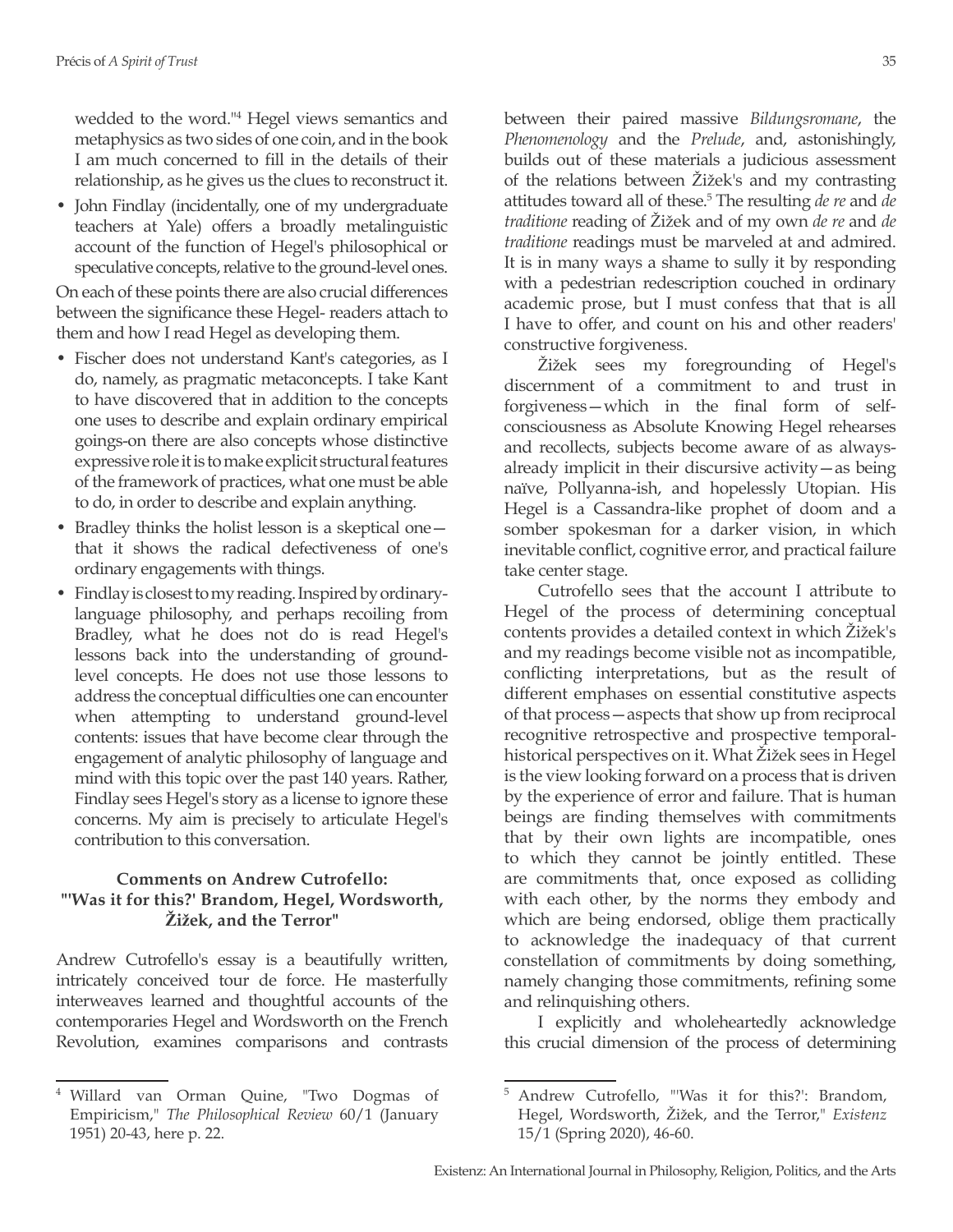the content of concepts—including the categorial metaconcepts, which can also show themselves inadequate in the process of applying them. From my point of view, Žižek's appreciation of this failure-prone aspect of Hegel's perspective is one-sided. He seems to me insufficiently appreciative that this is only one half of the story, one side of the coin. Its temporal recognitive dual is Hegel's retrospective perspective adopted in response to the acknowledgment of disruption. What subjects are obliged to do when being confronted by the incoherence of their current stances is to repair them, by rationally reconstructing a selective trajectory through their past commitments that presents them as the latest phase in an expressively progressive history or tradition. At the core of this phase of experience is Hegel's radically original conception of recollective rationality. The activity of recollection is redescribing the development of a constellation of commitments as the gradual, cumulative making explicit of what is recollectively revealed as having been all along implicit, a norm that is governing one's past attitudes in the dual sense of providing a standard for assessments of their correctness or incorrectness, and to which they are presented as having been all along subjunctively sensitive. This positive, constructive activity is marked by rational forgiveness of the errors and failures confessed in the negative, critical phase of each episode of experience. The structure of co-ordinate responsibility and authority displayed by the whole process is that of reciprocal recognition in its distinctive temporal, historical form.

So although one must, and I do, acknowledge the inevitability of conflicts that normatively demand of subjects an acknowledgment of their current commitments as, at least partially, incorrect as appearances for consciousness rather than as presentations of how things really are, in themselves—I take that as being balanced by an account of what one needs to do in order to see which ones have revealed themselves to be not merely appearances, but as progressively more adequate appearances of an underlying reality. I am concerned with underlining the novelty and importance of the notion of recollective rationality that defines the progressive, retrospective perspective upon the process of experience. That might give the impression that my picture is also one-sided, in the same way I have suggested Žižek's interpretation can appear to be. And it might be tempting to see these two contrasting readings as expressions of different personalities: the sunny, glass-half-full, hopeful optimist and the gloomy, glass-half-empty, pessimist. I am sure that there is something to that thought. But the balanced, biperspectival character of the process utilized in my book is prospectively a determining in the sense of making of the concepts more precise and adequate and is retrospectively a determining in the sense of finding them to be progressive, norm-governed, and revelatory of how things actually are, both of which are deeply embedded in the conception I attribute to Hegel. And the emphasis on the retrospective, forgiving, recollective phase of experience (the flight of the Owl of Minerva) is not an idiosyncracy of mine foisted onto a Hegel to whom it is foreign. After all, he closes the final chapter of the *Phenomenology*, triumphantly titled "Absolute Knowing" by highlighting just this feature of this ultimate, finally expressively adequate form of self-consciousness. It lines up with his ringing pronouncement that "The wounds of the Spirit heal, and leave no scars behind" (*PG* 407, §669).

## **Comments on Pierre Keller: "Brandom's Hegel—Between Conceptual Realism, Pragmatism, and Idealism"**

The first half of this rich essay is replete with useful pointers to the complexity of the views to be found in Kant's massive corpus—a learned implicit reminder of the dangers of attempting to epitomize them as briefly as I often do.<sup>6</sup> I cannot here enter into these worthwhile debates. But in general I would plead that at least many of the divergences underlined here are a matter of how Hegel reads (or misreads) Kant, rather than specifically of how I do so—as I take it, largely by following him. A case in point is my understanding of one of the large structures of the *Phenomenology* as recommending a metacategorial shift between constellations of categorial metaconcepts with the structure Hegel denominates *Verstand* and those with the structure he calls *Vernunft*. Although he has self-consciously adopted and adapted these terms from Kant, Hegel nonetheless identifies Kant as in many ways the purest avatar of the deprecated *Verstand* metaconception of concepts as static and sharp-boundaried, by contrast to the dynamic, evolving *Vernunft* conception Hegel articulates as its more expressively adequate successor. Although Hegel always portrays himself as developing

<sup>6</sup> Pierre Keller, "Brandom's Hegel—Between Conceptual Realism, Pragmatism, and Idealism," *Existenz* 15/1 (Spring 2020), 61-74. [Henceforth cited as *PK*]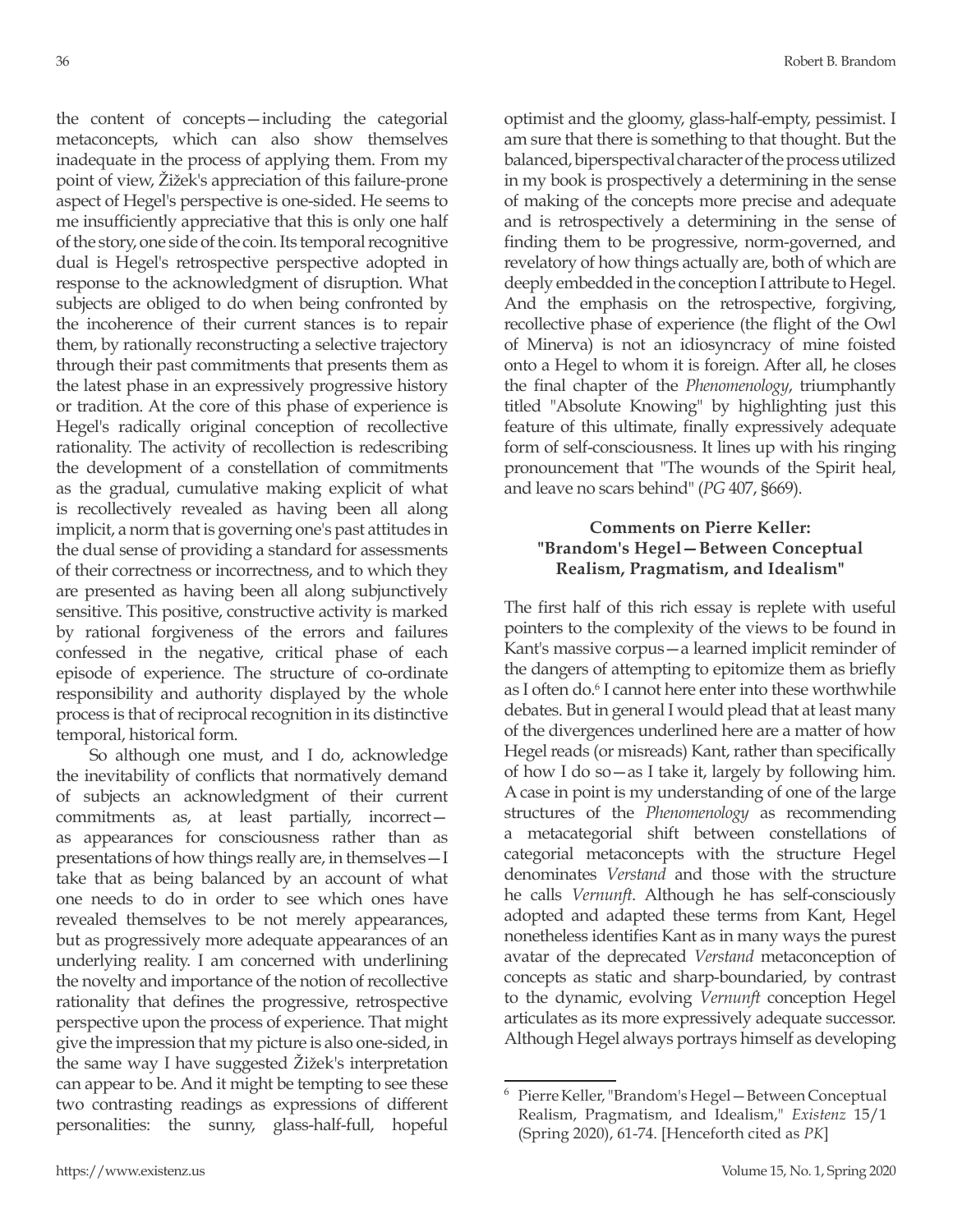Kant's better wisdom, this picture might well be unfair to Kant. But if so, it seems to me that it is Hegel's account that is sacrificing fidelity to Kant's texts in the service of the punch and clarity of his own formulations, rather than my rendering of that account.

The principal issue Keller addresses is the centrally important question of how to understand the idealism that Hegel develops under the heading of "Absolute Idealism"—in order to distinguish it not only from Berkeleyan subjective idealism, but also from Kant's transcendental idealism. Keller judiciously rehearses the three concentric explanatory commitments into which I analyze Hegel's idealism. The central one is what I call conceptual realism. At its core is what John McDowell puts forward as the "unboundedness of the conceptual."<sup>7</sup> This is the idea that conceptual articulation is no less a structural feature of the objective world that is known and acted upon than it is of the subjective and intersubjective discursive activity of knowers of and agents in it. Keller accepts and applauds this thought—both as conveying one of Hegel's axial ideas and, if I understand him correctly, also *in propria persona*. Endorsing the idea that objective reality itself is conceptually structured already puts Keller on the less-populated side of an important philosophical dividing line, albeit one whose other distinguished denizens include Hegel and McDowell.

Keller speaks for many when he subsequently frames the issue about idealism as whether, once one acknowledges the unboundedness of the conceptual, one should understand the conceptually structured objective world as independent of or dependent upon the discursive activity of subjects. It is in response to this question that he finds grounds for suspicion and skepticism concerning my reading of Hegel. He accuses me of a residual "semantic realism" (*PK* 66). The specific kind of conceptual realism that I attribute to Hegel is what I call "bimodal hylomorphic conceptual realism" (*ST* 84). This begins, crucially, with a non-psychological conception of the conceptual. It is non-psychological in not being tied essentially to the activities of subjects who apply concepts in judgment and action. It appeals to one of the central aspects Hegel means by "determinate negation." In this sense, determinate negation is Aristotelian contrariety: the sort of material incompatibility exhibited by pairs of different planar shapes, such as circular and triangular, or animal kinds

such as rodent and reptile. Because properties and facts can exclude one another in a modally robust way—it is impossible for a plane figure to be both circular and triangular, or for one and the same creature to be both rodent and reptile—and also because they stand in lawful, subjunctively so robust consequential relations (which Hegel talks about in terms of "mediation") whereby it is necessary that whatever is triangular is polygonal and that whatever is a rodent is a vertebrate, the world of lawfully related facts about the properties and relations of objects counts as conceptually structured, according to this non-psychological conception of the conceptual.

The conceptual realism I attribute to Hegel is bimodal because the exclusions and inclusions that articulate conceptual contents are not only objective alethic modal relations of incompatibility and necessitation. They also have a subjective, deontic normative species. It is not impossible for a subject to be committed to one and the same creature being both a rodent and a reptile. It is just that the subject cannot be entitled to both those commitments. They are jointly inappropriate or normatively precluded. And it is possible for me to deny that what I take to be a reptile is a vertebrate, but I am nonetheless committed to that consequence, so that it is incorrect for me to adopt that understanding. I call the position "hylomorphic" conceptual realism because the idea is that, when things go right in cognition and action, the very same conceptual content takes both forms: an objective alethic modal form in the fact that the animal is a rodent and a subjective deontic normative form in the thought that the animal is a rodent. As Ludwig Wittgenstein says,

 When we say, and *mean*, that such-and-such is the case, we—and our meaning—do not stop anywhere short of the fact; but we mean: *this-is-so*. 8

Keller understands all this, and does not, I think, so far object. But he wants to press the question whether I think that Hegel views the conceptual structure of the objective world as being "completely independent" of the discursive activity of at least possible subjects (*PK* 73). And it is indeed here that we part company. For I reject the question. I claim that this way of putting things simply does not cut fine enough. There are many sorts of possible dependence, and talk of independence

<sup>7</sup> John McDowell, *Mind and World*, Cambridge, MA: Harvard University Press 1994, pp. 24-45.

<sup>8</sup> Ludwig Wittgenstein, *Philosophical Investigations*, transl. G. E. M. Anscombe, Oxford, UK: Blackwell Publishers 1997, p. 44e, §95.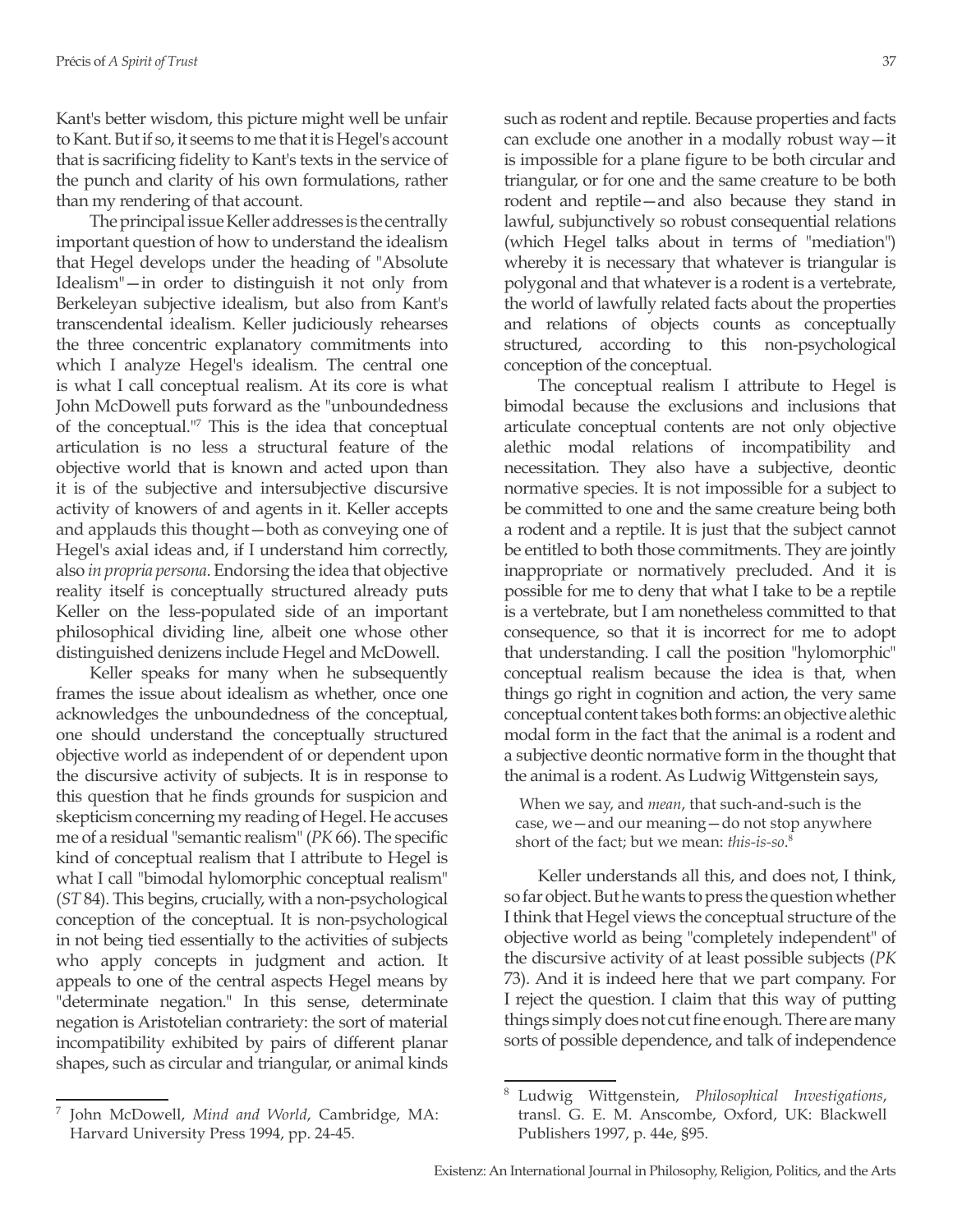makes sense only if relativized to a parameter: the sense of dependence being denied.

In particular, the next phase beyond bimodal hylomorphic conceptual realism that I articulate in unpacking the complex constellation of views that Hegel's idealism comprises is what I call "objective idealism" (*ST* 204-17). Here I make a crucial distinction. There is an important sense in which the objective and subjective forms of conceptual content are dependent on one another, and also an important sense in which the objective conceptual articulation of the world is not dependent on the conceptual articulation of discursive practice. The two forms of conceptual content are reciprocally sense-dependent on one another. But the objective form is not reference-dependent on the activity, or even the existence of knowing and acting subjects. This is to say, in more traditional, pre-Fregean terms, that there is a dependence in the order of understanding, but not in the order of being. One cannot understand the conceptual structure of the world, what it means to say that it consists of objects exhibiting properties and standing in relations to one another that are determinate just insofar as they are articulated by laws mandating their subjunctively robust exclusions and necessitations of one another except in a context in which one also understands the discursive activities of referring, predicating, asserting, and inferring. And also the other way around: one cannot understand those discursive activities without understanding what they imply about the world's conceptual structure. But there would still be, would still have been, lawfully related facts about objects and their properties even if there were, had never been, discursive practices of referring, predicating, asserting, and inferring. (And not the other way around; that is, discursive practices would not occur without the facts of the world.)

Keller understands that I want to make this distinction, but persists in formulating the issue in terms of whether I take Hegel to think that objective reality is completely independent of thought:

It is unclear to me what an objective world is that is *completely independent* of subjects for whom it is objective and for whom the laws governing the world are objective. [*PK* 69, emphasis added]

Brandom is committed to two mutually and fundamentally inconsistent conceptions of conceptual content. One notion of conceptual content, the pragmatist one, is *fundamentally dependent* on the role that content plays in the story of human beings, in their history and in what humans are doing. The other conception is *completely independent* of any such roles and indeed of the very existence of thinking beings of all kinds...However, he still wishes to ground such practices in objects and concepts that are *completely independent* of human beings' practices. [*PK* 73, emphasis added]

I would argue that Hegel rejects the intelligibility of the very idea that there might be a conceptual reality *completely independent* of and divorced from what humans do together. [*PK* 74, emphasis added]

I just reject the notion of complete independence in play in these complaints. I can only understand it as meaning "independent in all respects," that is, not dependent in any respect. But no one thinks that objective facts are independent of subjective goingson in all respects. The objective world is different than it otherwise would be because there are subjects in it. The challenge is to articulate clearly the different respects in which the subjective and objective poles of the intentional nexus are independent (the kind of dependencies that do not hold) and the sense in which dependencies hold in one direction or the other. I claim, and hold that Hegel agrees, that the objective world would have been determinate and law-governed even if there never had been discursive creatures and their practices. Copper would still have conducted electricity, being an electron would have been incompatible with simultaneously being a proton, and physical objects would still have attracted one another proportionally to the product of their masses and inversely proportionate to the square of their distances. This should not be controversial. What is controversial, and needs to be carefully characterized, is the various senses in which objectivity is dependent on discursive practices.

On this topic, as far I understand him, and as far as it was possible for him to express his own views in the short compass of this brief review of mine, Keller is skeptical that I can be entitled to attribute to Hegel versions of the sense/reference distinction that would underwrite the sense-dependence without referencedependence view I call "objective idealism" as well as doubting that even if it could be made out it would constitute a sufficiently robust characterization of the sense in which Hegel is an idealist. Further, he thinks that the third layer of my triadic dissection of Hegel's idealism, what I call "conceptual idealism," when properly understood, mandates an idealism incompatible with the reference-independence portion of objective idealism to which he objects. This is the arena and the terms in which I think productive debate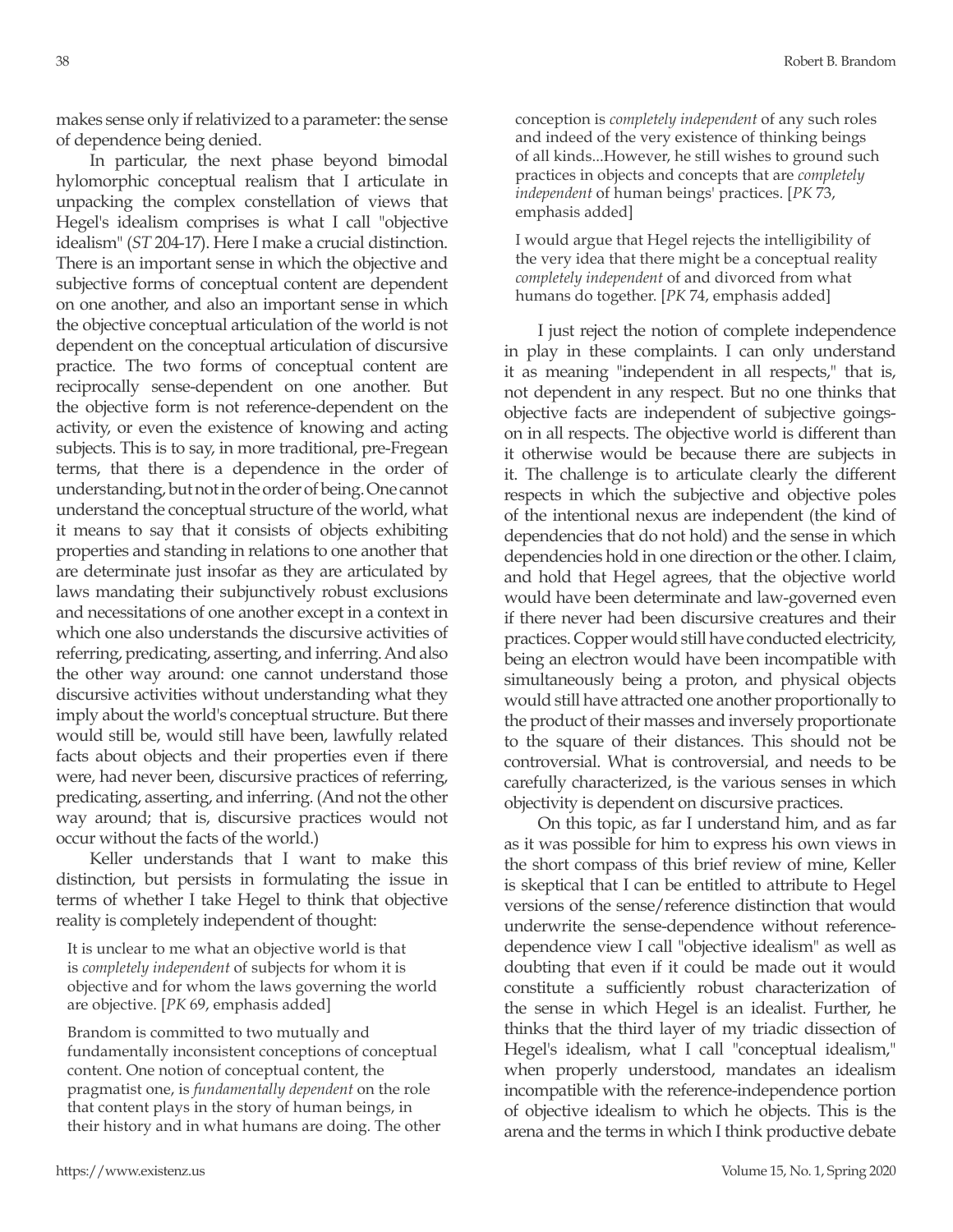can proceed, once the imprecise and confusing rhetoric of "complete independence" has been put aside.

At the core both of the non-Fregean version of the sense/reference distinction that I attribute to Hegel and of the conceptual idealism that develops and clarifies both bimodal hylomorphic conceptual realism and objective idealism is Hegel's radically original idea of recollective rationality, as invoked at the end of my previous comment. Keller longs for a nonperspectival answer to the question: is the conceptual structure of objective reality fixed (completely) independently of the activities of knowing and acting subjects? But it is of the essence of the conceptual idealist stratum of Hegel's absolute idealism, as I understand it, to deny that a univocal, nonperspectival answer can be given. From the retrospective temporal perspective, recollective rational reconstruction of the past record of attitudes actually adopted, and the repeated eruption of conflicts among them, turns that past into a comprehended history. It reveals within it a cumulative, expressively progressive trajectory that is the revelation of how it is objectively with things as they are, and have been all along, in themselves: the represented reality of which the attitudes that present them as appearances for consciousness are representations. From that point of view, objective reality is independent of and authoritative over subjects' attitudes towards it. (Indeed, it is a core premise of my reading of Hegel that the terms "independence" and "dependence," when applied on the subjective side of discursive activity should be understood normatively as ways of talking about relations of authority and responsibility.) The prospective temporal perspective, however, makes visible what Hegel takes to be a deep metaphysical feature of the relations between immediacy and conceptual mediation: that there is in principle no set of determinate empirical and practical concepts whose correct application to immediate particulars will not eventually lead to commitments that are incompatible according to the norms articulating the contents of those very concepts. Every expressively progressive way-station that recollective rationality achieves (to heal the wounds inflicted by past conflicts) also contains within it the seeds of its own destruction in the form of critical self-consciousness of its own inadequacy. The greatest challenge for and measure of the genius of the metaconceptual structure that Hegel offers is not only to hold onto the truth revealed by both these perspectives, but to recognize them as two mutually supporting sides of one truth.

### **Comments on John Russon: "Desire, Recognition, and Freedom in Brandom,**  *A Spirit of Trust***"**

Let me briefly address what I take to be the central critical claim of Russon's comments.<sup>9</sup> He says:

In my view, Hegel's point in his phenomenological study of what he calls "freedom" is that there is a further dimension to human experience beyond that which is identified in his analysis of – and hence irreducible to—recognition. [*JR* 78]

The recognition of one agent by another is always a matter of practice: an individual either does or does not do it—or, more exactly, one's practice does or does not measure up to the recognition of the other that is already implicit in one's practice. If mutual recognition is thus always a particular and contingent practice, however, the universal ("we") that is established in recognition is itself always a conditioned or relative universal. While every particular practice of reciprocal recognition may "intend" universality—in the phenomenological (Husserlian) sense of holding on the horizon as its own projected conditions of fulfilment the communities of mutual recognition actually enacted will always fall far short of including all agents. If accomplished universality were the condition of freedom, then, freedom would be a dream, a mere "ought," as Hegel likes to say, rather than something actual (*wirklich*). [*JR* 79-80]

I agree that on my account mutual recognition is "always a particular and contingent practice." It depends on the attitudes practitioners actually adopt. And I agree that this means, "the communities of mutual recognition actually enacted will always fall far short of including all agents." Yet I disagree with the interpretation that real universality is not achieved and so remains only ideal, a mere "ought." On the contrary, the dependence on actual recognitive attitudes is what actualizes the universal—in the form of each recognitive community—and so makes genuine self-conscious individuals out of the recognizing-recognized particular practitioners whose attitudes institute their normative statuses.

And it is of the essence of the account of the source and nature of determinate conceptual contentfulness that I attribute to Hegel that it is precisely by incorporating the attitudes contingently

<sup>9</sup> John Russon, "Desire, Recognition, and Freedom in Brandom, A Spirit of Trust," *Existenz* 15/1 (Spring 2020), 75-83. [Henceforth cited as *JR*]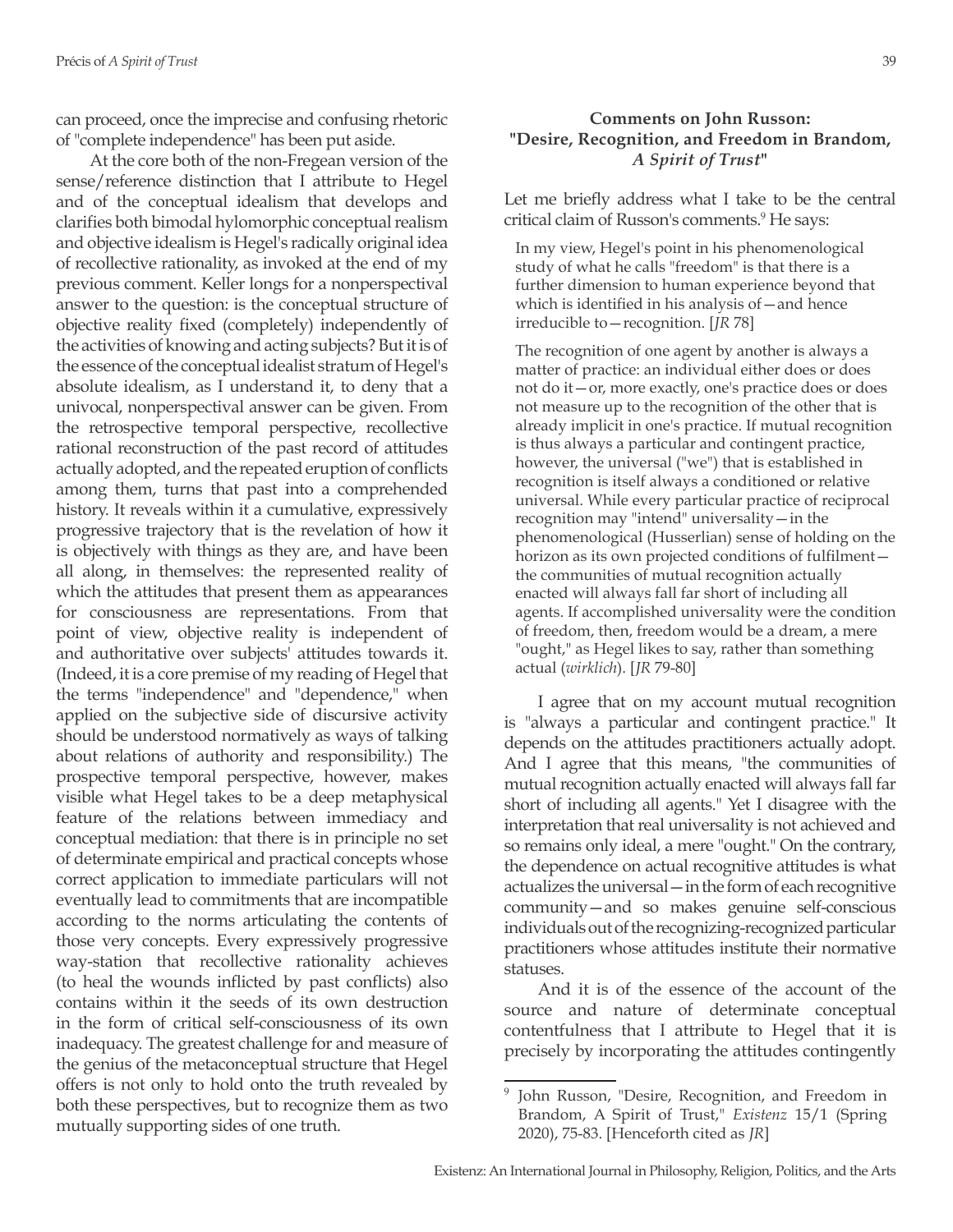adopted by concept-users in applying ground-level concepts in some concrete circumstances and not in others that the contents of those concepts are determined. That is the process by which conceptual norms are instituted by virtue of being applied. In the end, it is how universals can be understood as not being mere abstract forms, but inseparable from their concrete contents. So, I want to say, as Russon points to the consequence of my version of Hegel's story about how recognitive attitudes institute normative statuses, that is not a bothersome bug but a crucial feature of that story about the social institution of norms.

However, there is more to be said about the global recognitive community of all discursive creatures. That comes into play at a different, higher level, that is built on the plurality of local concrete communities of, what I call, "actually recognizing-recognized." It involves the sort of social recognitive self-consciousness and community institution that scholars require the tutelage of the *Phenomenology* first to conceive and then to achieve. Readers of the *Phänomenologie des Geistes*, but eventually, all discursive beings, once raised to the level of absolute self-consciousness can come to see the recognitive commitments that are implicit in discursiveness as such, in making judgments and performing intentional actions at all. These discursive beings will then see how they have implicitly committed themselves to treating any and all others who are normative subjects in that sense, simply by themselves actually applying any concepts and actually adopting any recognitive attitudes. By adopting those implicit recognitive attitudes, discursive beings will have actualized universal freedom. That will be a transformation and transition beyond modernity as momentous as that from traditional forms of life to modern ones, which is recollected in the *Phenomenology*. The alienation of modernity will be overcome once the postmodern recollective form of recognition as confession and forgiveness is achieved. A central manifestation of that alienation is precisely in not seeing how commitment to universal recognition is implicit in, rather than in conflict with, the dependence of normative statuses, including that of community membership, on what recognitive attitudes people actually adopt toward one another.

Russon offers as his most serious criticism of my reading of the *Phenomenology* that it makes nothing of the fact that

humans have the experience of recognizing truths, the

meaning of which by definition exceeds any possible experience. This is what Harris calls the "eternal standpoint." [*JR* 80]

I do not really understand this. I would say that the meaning of every episode of *Erfahrung* depends on and points to things outside of itself—for instance, experiences that are materially incompatible with each other. And Hegel does think that sensuous immediacy overflows any particular conceptualization of it—though he understands this not in terms of the inexhaustibility of the deliverances of sense by empirical judgments, as it is seen by Kant and the empiricists, but rather in terms of the necessary instability of any set of determinate empirical and practical concepts, where the inevitability of their application leads to the experience of error and failure. This instability is manifest in the forward-looking perspective from which each recollective repair shows up as fragile, temporary, and doomed to erupt into internal self-contradiction. But I suspect that Russon, following H. S. Harris, means something altogether loftier by the dimension of freedom as direction toward "the 'unconditioned' or the 'absolute'" (*JR* 79) that he finds missing in my reading. He is right. For better or for worse, such a notion plays no role in my understanding of Hegel's project in the *Phenomenology*.

## **Comments on Sebastian Stein: "Truth and Its Appearance—A Comment on Robert Brandom's** *A Spirit of Trust***"**

Stein epitomizes his complaint like this:

Since *Geist*'s overarching unity is grounding the entire project of the *Phenomenology* and the relationship between consciousness and its world, it is *Geist* that is ultimately required for an explanation of why mutual recognition occurs, why trust is ever warranted, why recognitive and ascriptive behavior are successful, and why education and self-reconciliation through art, religion, and philosophy succeed. Against Brandom's reading, it is thus the fundamentality of *Geist* that establishes that mutual recognition by particular subjects is not the foundation of a successful ethical and religious community.10

There is a certain justice to the claim that I privilege the point of view of individual consciousness and

<sup>&</sup>lt;sup>10</sup> Sebastian Stein, "Truth and its Appearance: A Comment on Robert Brandom's *A Spirit of Trust*," *Existenz* 15/1 (Spring 2020), 84-87, here p. 85.